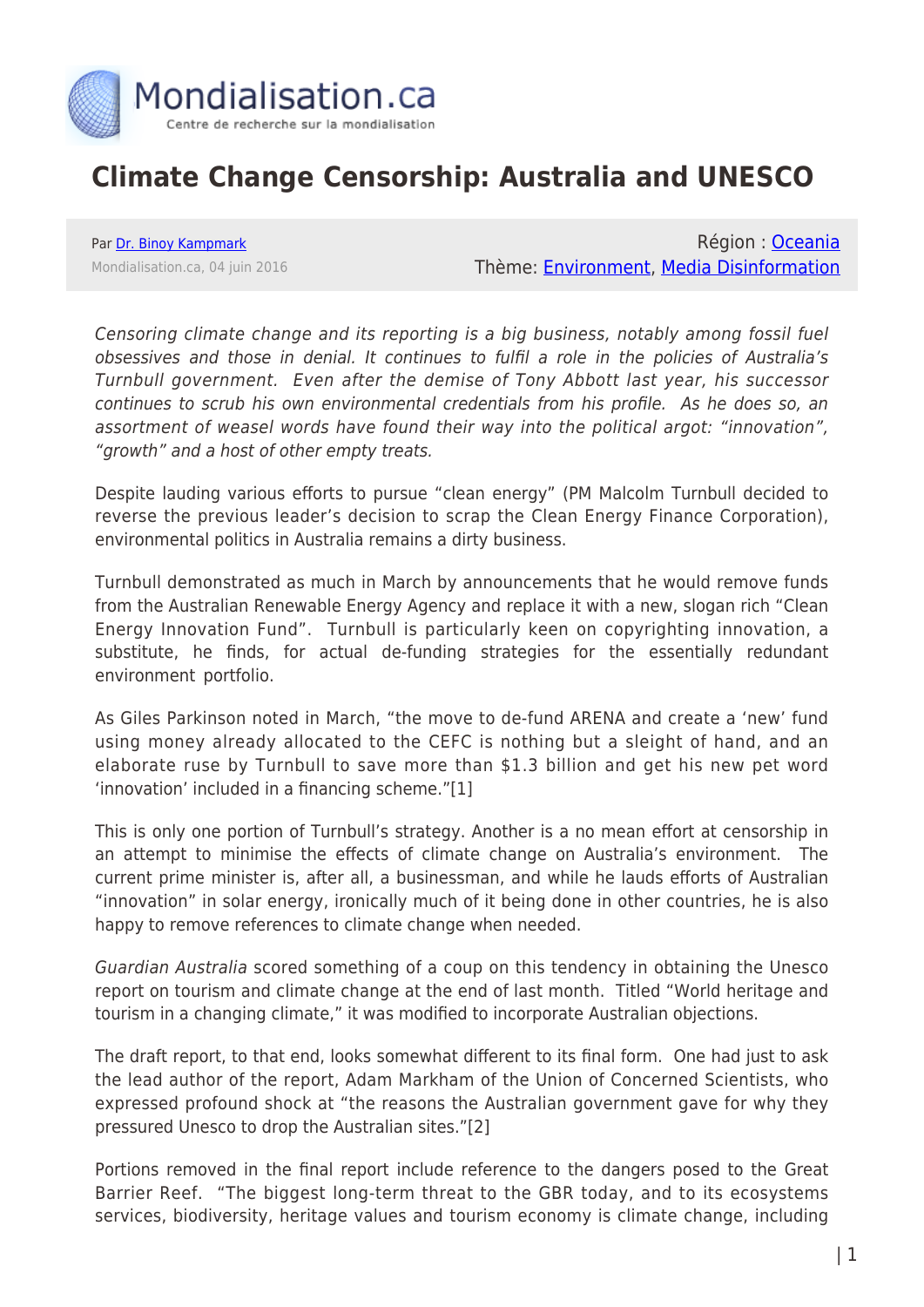rising sea temperatures, accelerating rates of sea-level rise, changing weather patterns and ocean acidification."[3]

The section concluded that "without a comprehensive response more in keeping with the scale of the threat, the [reef]'s extraordinary biodiversity and natural beauty may lose its world heritage values."

In addition to this excision came two other sections. The Tasmanian wilderness, for one, receives no mention as being under threat, despite the appalling fires in early 2016.

David Bowman, professor of environmental change biology at the University of Tasmania noted the "root cause" behind the fire season as being "the record-breaking dry spring and the largely rain-free and consistently warm summer, which has left fuels and peat soils bone dry."[4] Far from seeing the Tasmanian fires in isolation, their severity had to be considered as part of "a global pattern of increasing destructive fires driven by extreme fire weather."

Dr. Michael-Shawn Fletcher of the University of Melbourne would similarly observe in February that the frequency of bushfires in Tasmania had become exceptional. "My conviction," he gloomily noted, "is that the current trend is evidence of anthropogenic forces."[5]

The response from the Tasmanian Liberal premier, one that Turnbull has aped, was to deny that there was any serious problem. The fire, he claimed in February, burned some 1.2 per cent of the world heritage zone. While "not insignificant […] it could have been much worse."[6]

Environmental groups disagreed in what became a public relations war of images on forest destruction. "It's damn ordinary," shot back the premier, "that you've got environmental activists almost gleefully capitalising on images, naturally caused, which could inflict significant damage on our brand, our reputation."[7]

The deleted section on Tasmania in the Unesco report is cognisant of the "2013 assessment of climate change threat [which] identified the same habitats as at high risk from greater fire frequency and drier conditions, with likely catastrophic implications for fauna." The calamitous fires of January 2016 bore out those "dire predictions".

Warnings about Kakadu national park similarly vanished in the penultimate report. "Climate change threatens Aboriginal traditional use by altering the ecosystems of the vast wetlands of Kakadu and raising temperatures to a level likely to lead to more intense fire regimes."

Brands, reputations, labels, and management. Do not kick up a fuss and damage reputations. Those are the guiding words and principles in the Turnbull environmental protocol. Rather than providing genuine policy, these constitute the fundamentals of managing decline. And, in that universe, if profit can be made along the way, so much the better.

Dr. Binoy Kampmark was a Commonwealth Scholar at Selwyn College, Cambridge. He lectures at RMIT University, Melbourne: [bkampmark@gmail.com](mailto:bkampmark@gmail.com)